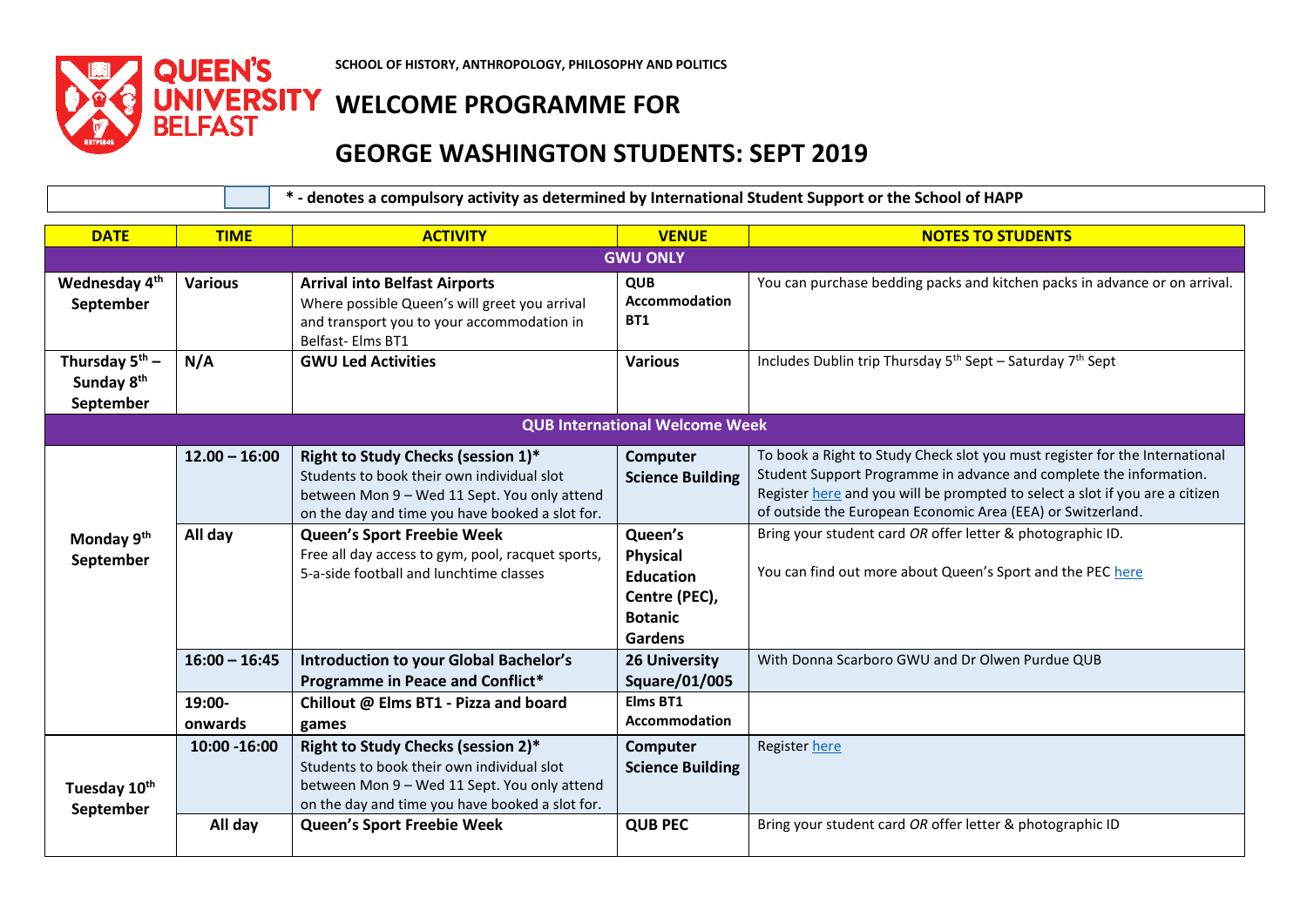| <b>DATE</b>                | <b>TIME</b>     | <b>ACTIVITY</b>                                                                            | <b>VENUE</b>            | <b>NOTES TO STUDENTS</b>                                        |
|----------------------------|-----------------|--------------------------------------------------------------------------------------------|-------------------------|-----------------------------------------------------------------|
|                            | $16:00 - 17:00$ | <b>QUB Welcome Reception for George</b>                                                    | The Senate              | Hosted by Professor Richard English, QUB Pro-Vice Chancellor of |
|                            |                 | <b>Washington students</b>                                                                 | <b>Room</b>             | Internationalisation and Engagement                             |
|                            | 19:00 -         | Friends International - Welcome Meal                                                       | <b>Fisherwick</b>       |                                                                 |
| Tuesday 10th               | onwards         |                                                                                            | Presbyterian            | Register here                                                   |
| September                  |                 | Free Welcome Meal organised by Friends                                                     | Church, 2               |                                                                 |
|                            |                 | International QUB Christian Union Student                                                  | <b>Chlorine</b>         |                                                                 |
|                            |                 | Society.                                                                                   | <b>Gardens</b>          |                                                                 |
|                            | 09:00-09:30     | <b>Programme Registration*</b>                                                             | <b>Whitla Hall</b>      | Tea / coffee on arrival.                                        |
|                            |                 | Study Abroad students will receive their                                                   |                         |                                                                 |
|                            |                 | Welcome letter at Programme Registration with                                              |                         | Students will receive a Welcome goodie bag                      |
|                            |                 | details of their enrolment appointment for that                                            |                         |                                                                 |
|                            |                 | afternoon                                                                                  |                         |                                                                 |
|                            | $09:30 - 10.00$ | Welcome and Introduction*                                                                  | <b>Whitla Hall</b>      |                                                                 |
|                            | $10:00 - 10:15$ | <b>Immigration Talk*</b>                                                                   | <b>Whitla Hall</b>      |                                                                 |
|                            | $10.20 - 11.15$ | <b>Study Abroad Students: Enrolment and</b>                                                | <b>Larmor Lecture</b>   | Study Abroad and Erasmus students only                          |
|                            |                 | <b>Registration Talk*</b>                                                                  | <b>Theatre, Physics</b> |                                                                 |
|                            |                 |                                                                                            | <b>Building</b>         |                                                                 |
|                            | $11:15 - 11:30$ | <b>Studying at Queen's University*</b>                                                     | <b>Whitla Hall</b>      |                                                                 |
|                            | $11:30 - 12.00$ | Library/IT Services Talk*                                                                  | <b>Whitla Hall</b>      |                                                                 |
| Wednesday 11 <sup>th</sup> |                 |                                                                                            |                         |                                                                 |
| September                  | $12:00 - 15:30$ | <b>International Welcome Fair</b>                                                          | <b>Elmwood Hall</b>     | Campus food market where you can purchase lunch                 |
|                            |                 | Food market and Meet the Services event                                                    |                         |                                                                 |
|                            |                 | including Students' Union, Disability Services                                             |                         |                                                                 |
|                            |                 | and Student Wellbeing.                                                                     |                         |                                                                 |
|                            | $12:00 - 17:00$ | Right to Study Checks (session 3)*                                                         | Computer                | <b>Register here</b>                                            |
|                            |                 | Students to book their own individual slot<br>between Mon 9 - Wed 11 Sept. You only attend | <b>Science Building</b> |                                                                 |
|                            |                 | on the day and time you have booked a slot for.                                            |                         |                                                                 |
|                            | $12:30 - 17:00$ | <b>Study Abroad Enrolment and Online</b>                                                   |                         | International Study Abroad/Exchange students only               |
|                            |                 | <b>Registration Appointments - Student</b>                                                 |                         |                                                                 |
|                            |                 | Cards*                                                                                     | Computer                |                                                                 |
|                            |                 | See your Welcome letter for details and location                                           | <b>Science Building</b> |                                                                 |
|                            |                 | of your enrolment appointment, usually with                                                |                         |                                                                 |
|                            |                 | your Adviser of Studies in your School. Then                                               |                         |                                                                 |
|                            |                 | after the appointment go to the Computer                                                   |                         |                                                                 |
|                            |                 | Science Building to complete the registration                                              |                         |                                                                 |
|                            |                 | process and receive your student card.                                                     |                         |                                                                 |
|                            | All day         | Queen's Sport Freebie Week                                                                 | <b>QUB PEC</b>          | Bring your student card OR offer letter & photographic ID       |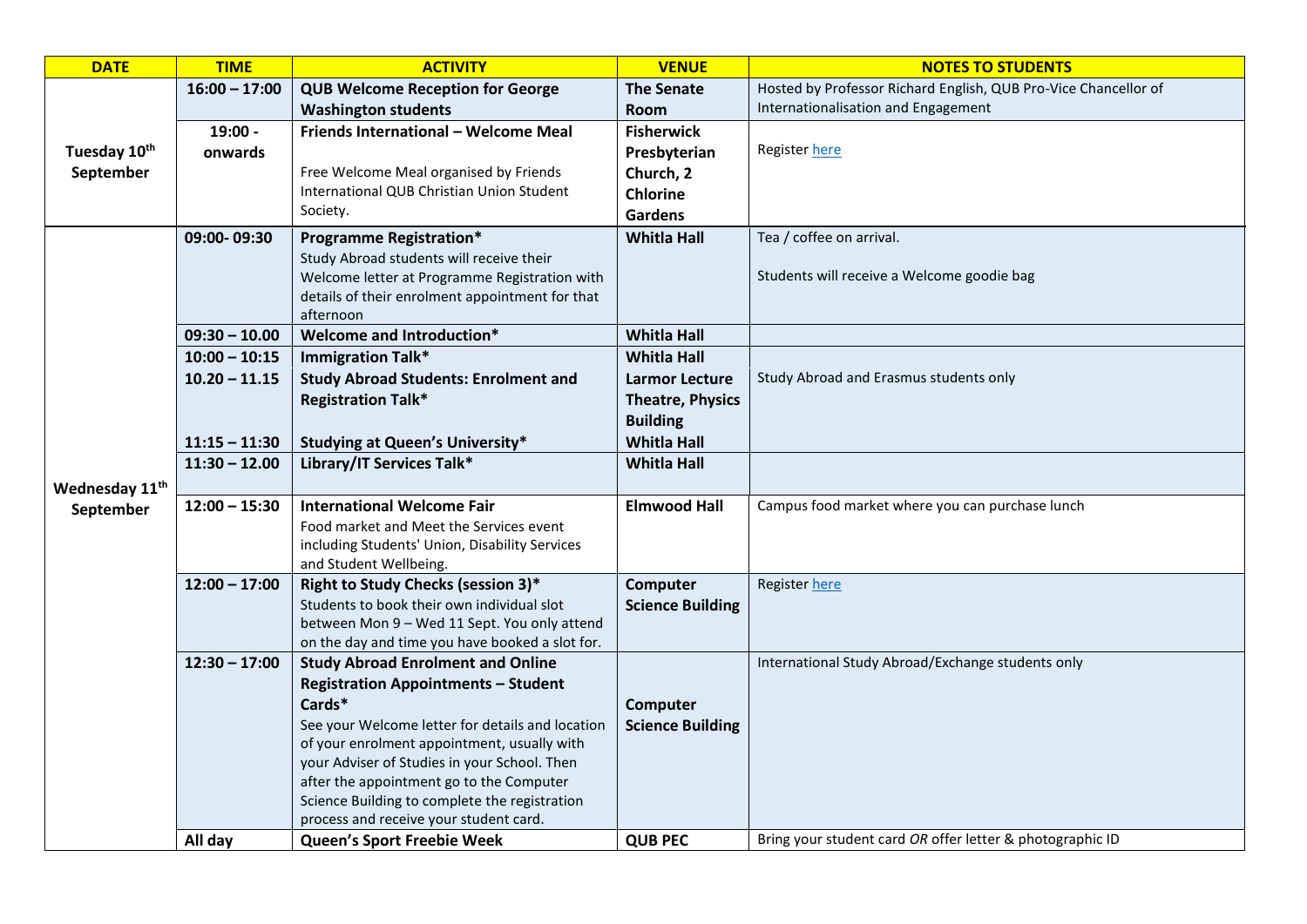| <b>DATE</b>            | <b>TIME</b>     | <b>ACTIVITY</b>                                                                                                                          | <b>VENUE</b>                                           | <b>NOTES TO STUDENTS</b>                                                                                                                    |
|------------------------|-----------------|------------------------------------------------------------------------------------------------------------------------------------------|--------------------------------------------------------|---------------------------------------------------------------------------------------------------------------------------------------------|
|                        | $18:00 -$       | <b>Pizza and Chill night</b>                                                                                                             | <b>Elms BT1</b>                                        |                                                                                                                                             |
|                        | onwards         |                                                                                                                                          | <b>Accommodation</b>                                   |                                                                                                                                             |
|                        |                 | <b>Welcome and Orientation Sessions*</b>                                                                                                 |                                                        |                                                                                                                                             |
|                        | 09:00 -09:30    | Settling into Belfast*                                                                                                                   | <b>Whitla Hall</b>                                     |                                                                                                                                             |
|                        | $09:30 - 10:30$ | Accommodation*                                                                                                                           |                                                        |                                                                                                                                             |
| Thursday 12th          | 10:30-12:00     | <b>Campus Tours</b><br>Take a free tour of the Queen's University<br>campus to help familiarise yourself with your<br>surroundings.      | Depart outside<br><b>Whitla Hall</b>                   | You need to pre-book your spot on the tour so click here to book                                                                            |
| September              | $11:30 - 13:30$ | Lunch break- free pizza in the Student                                                                                                   | <b>Student</b>                                         |                                                                                                                                             |
|                        |                 | <b>Guidance Centre Hub</b>                                                                                                               | <b>Guidance</b>                                        |                                                                                                                                             |
|                        |                 |                                                                                                                                          | <b>Centre Hub</b>                                      |                                                                                                                                             |
|                        | All day         | Queen's Sport Freebie Week                                                                                                               | <b>QUB PEC</b>                                         | Bring your student card OR offer letter & photographic ID                                                                                   |
|                        |                 |                                                                                                                                          |                                                        |                                                                                                                                             |
|                        | $17:00 - 17:30$ | <b>QUBSU International Buddy Scheme</b><br>Registration & Sign Up                                                                        | <b>Whitla Hall</b>                                     | Pre-registration is essential!                                                                                                              |
|                        | $17:30 - 20:00$ | Meet Your Buddy! Event                                                                                                                   |                                                        | Click here to register for a Buddy to help introduce you to campus life                                                                     |
|                        | $20:00 - 22:30$ | International Buddy Scheme: Quiz                                                                                                         |                                                        |                                                                                                                                             |
|                        |                 |                                                                                                                                          |                                                        |                                                                                                                                             |
|                        | $09:00 - 11:15$ | <b>Welcome and Orientation Sessions*</b><br>Careers & Development Weeks<br>Student Services- Money Matters &<br><b>Student Wellbeing</b> | Whitla Hall: you<br>will be<br>allocated to a<br>venue | You will be allocated to either:<br>Red: PFC/0G/024<br>Yellow: Harty Music Room<br>Blue: PHY/EMEL<br>Purple: PHY/LARM<br>Orange: LAN/01/052 |
|                        | $11:30 - 12:00$ | <b>International Welcome Coffee Break</b>                                                                                                | <b>Whitla Hall</b>                                     |                                                                                                                                             |
| Friday 13<br>September |                 |                                                                                                                                          |                                                        |                                                                                                                                             |
|                        | $12:00 - 13:45$ | <b>Welcome and Orientation Sessions*</b><br>Health - Sport<br><b>Health Centre</b>                                                       | <b>Location as</b><br>allocated                        | In groups as allocated                                                                                                                      |
|                        |                 | English Language Support<br><b>Food Safety</b><br>PSNI & QUB Security                                                                    |                                                        |                                                                                                                                             |
|                        | $13:45 - 15:00$ | Free lunch at South Dining Hall!                                                                                                         | <b>South Dining</b>                                    |                                                                                                                                             |
|                        |                 | Vegetarian options will be available                                                                                                     | Hall                                                   |                                                                                                                                             |
|                        |                 |                                                                                                                                          |                                                        |                                                                                                                                             |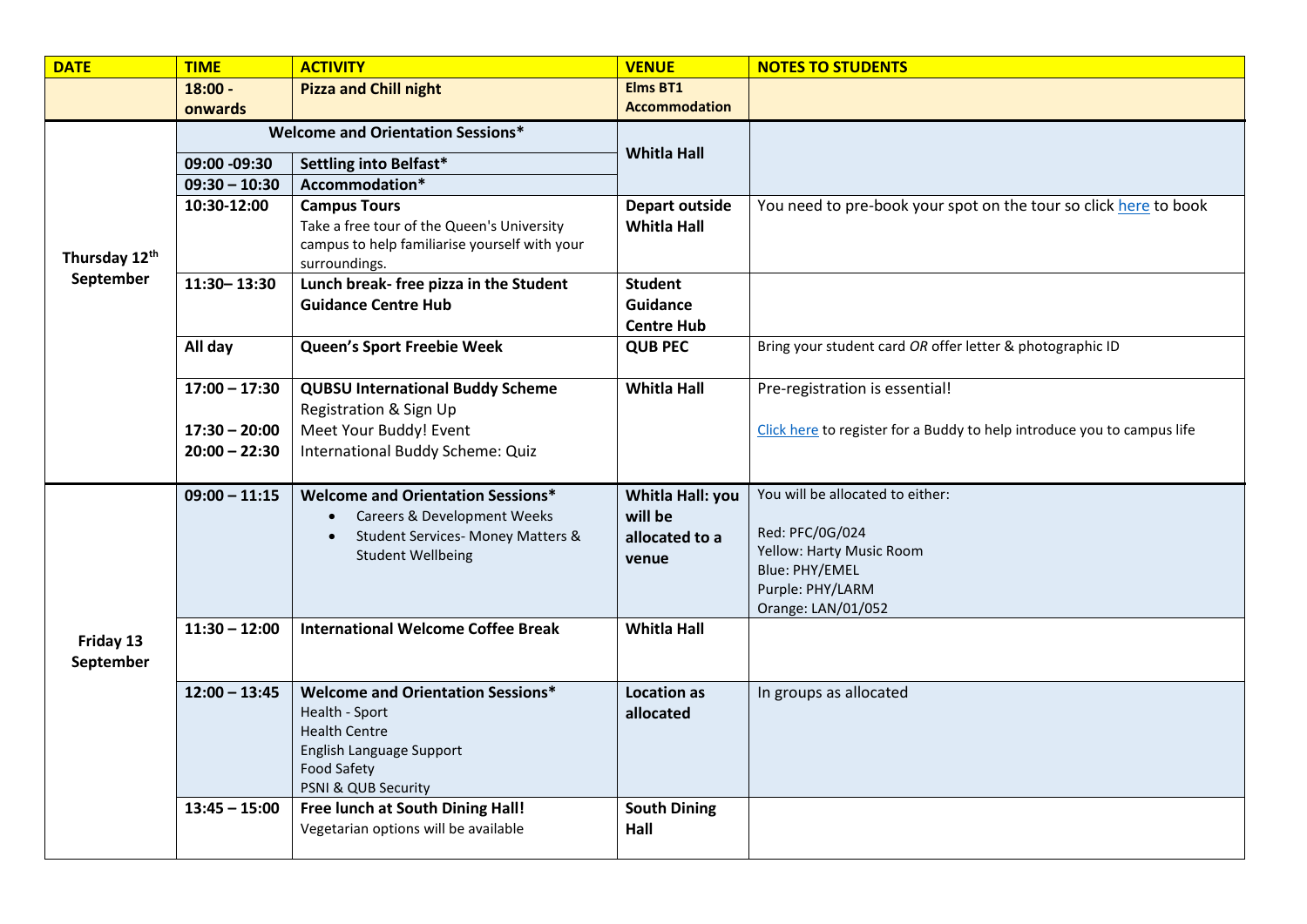| <b>DATE</b>                | <b>TIME</b>     | <b>ACTIVITY</b>                                                                                 | <b>VENUE</b>            | <b>NOTES</b>                                                                                                            |
|----------------------------|-----------------|-------------------------------------------------------------------------------------------------|-------------------------|-------------------------------------------------------------------------------------------------------------------------|
|                            | $12:30 - 17:00$ | <b>Study Abroad Online Registration Mop Up</b>                                                  | Computer                | International Study Abroad/Exchange and Erasmus students                                                                |
|                            |                 | Session* (for students who have not yet                                                         | <b>Science Building</b> |                                                                                                                         |
|                            |                 | completed registration)                                                                         |                         |                                                                                                                         |
|                            | All day         | Queen's Sport Freebie Week                                                                      | <b>PEC</b>              |                                                                                                                         |
| Friday 13                  | $15:00 - 16:30$ | <b>Free City Sightseeing Bus</b>                                                                | <b>Departs</b>          | Places are limited. To sign up click here                                                                               |
| September                  |                 | International Student Support have arranged for                                                 | Student's               | You will need an access code to book this event. You receive an access code<br>after registering for the Programme here |
|                            |                 | a City Sightseeing Bus to give you a 1.5 hour tour<br>of Belfast. Pre-registration is essential | Union,                  | Any queries contact issevents@qub.ac.uk                                                                                 |
|                            |                 |                                                                                                 | Elmwood 15:00           |                                                                                                                         |
|                            | 18:30 -         | <b>International Buddy Scheme Traditional</b>                                                   | <b>Students' Union</b>  | No registration required, just turn up!                                                                                 |
|                            | onwards         | Crawl                                                                                           | The Speakeasy,          |                                                                                                                         |
|                            |                 |                                                                                                 | <b>Lisburn Road</b>     |                                                                                                                         |
|                            | 20:00           | <b>QFT (Queen's Film Theatre) Movie</b>                                                         | Queen's Film            | To reserve a ticket, E: issevents@qub.ac.uk                                                                             |
|                            | onwards         | <b>Screening</b>                                                                                | <b>Theatre</b>          |                                                                                                                         |
|                            | All day         | <b>European Heritage Open Days Weekend</b>                                                      | <b>Venues across</b>    | Check out some amazing historical sites across Northern Ireland for free as<br>part of a special weekend.*              |
|                            |                 | <b>2019 #EHODNI</b>                                                                             | <b>Northern</b>         | <b>Download brochure here</b>                                                                                           |
|                            |                 | Free entrance over one weekend to over 300<br>properties and events across Northern Ireland     | Ireland                 | * Please note this is an external event not organised by QUB                                                            |
|                            | $13:00 - 14:00$ | <b>International Coffee Hour</b>                                                                | <b>Student</b>          |                                                                                                                         |
| Saturday 14th<br>September |                 |                                                                                                 | <b>Guidance</b>         |                                                                                                                         |
|                            |                 |                                                                                                 | Centre Hub,             |                                                                                                                         |
|                            |                 |                                                                                                 | ground floor            |                                                                                                                         |
|                            | $18:45 - 21:00$ | <b>Traditional Céilí</b>                                                                        | <b>Whitla Hall</b>      | Tickets in Welcome pack received at registration                                                                        |
|                            |                 | Doors open at 18:45, Céilí begins at 19:00                                                      |                         |                                                                                                                         |
|                            |                 | <b>European Heritage Open Days Weekend</b>                                                      | <b>Venues across</b>    | Check out some amazing historical sites across Northern Ireland for free as                                             |
|                            | All day         | <b>2019 #EHODNI</b>                                                                             | <b>Northern</b>         | part of a special weekend.*                                                                                             |
|                            |                 | Free entrance over one weekend to over 300                                                      | <b>Ireland</b>          | Download brochure here                                                                                                  |
|                            |                 | properties and events across Northern Ireland                                                   |                         | * Please note this is an external event not organised by QUB                                                            |
| Sunday 15 <sup>th</sup>    | 19:00 -         | <b>Queen's International Student Society</b>                                                    | The Lounge,             | Contact qiss@qub.ac.uk for more information                                                                             |
| September                  | onwards         | <b>Welcome Meal</b>                                                                             | Queen's                 |                                                                                                                         |
|                            |                 | Free dinner with performances!                                                                  | Students'               |                                                                                                                         |
|                            |                 |                                                                                                 | Union,                  |                                                                                                                         |
|                            |                 |                                                                                                 | <b>Elmwood</b>          |                                                                                                                         |
|                            |                 |                                                                                                 | Avenue                  |                                                                                                                         |
|                            | 20:00           | <b>QFT Film Screening</b>                                                                       | <b>Queen's Film</b>     | Must register in advance- click here                                                                                    |
|                            | onwards         | Two film options                                                                                | Theatre,                | Meet outside QFT on University Square                                                                                   |
|                            |                 |                                                                                                 | <b>University</b>       |                                                                                                                         |
|                            |                 |                                                                                                 | <b>Square</b>           |                                                                                                                         |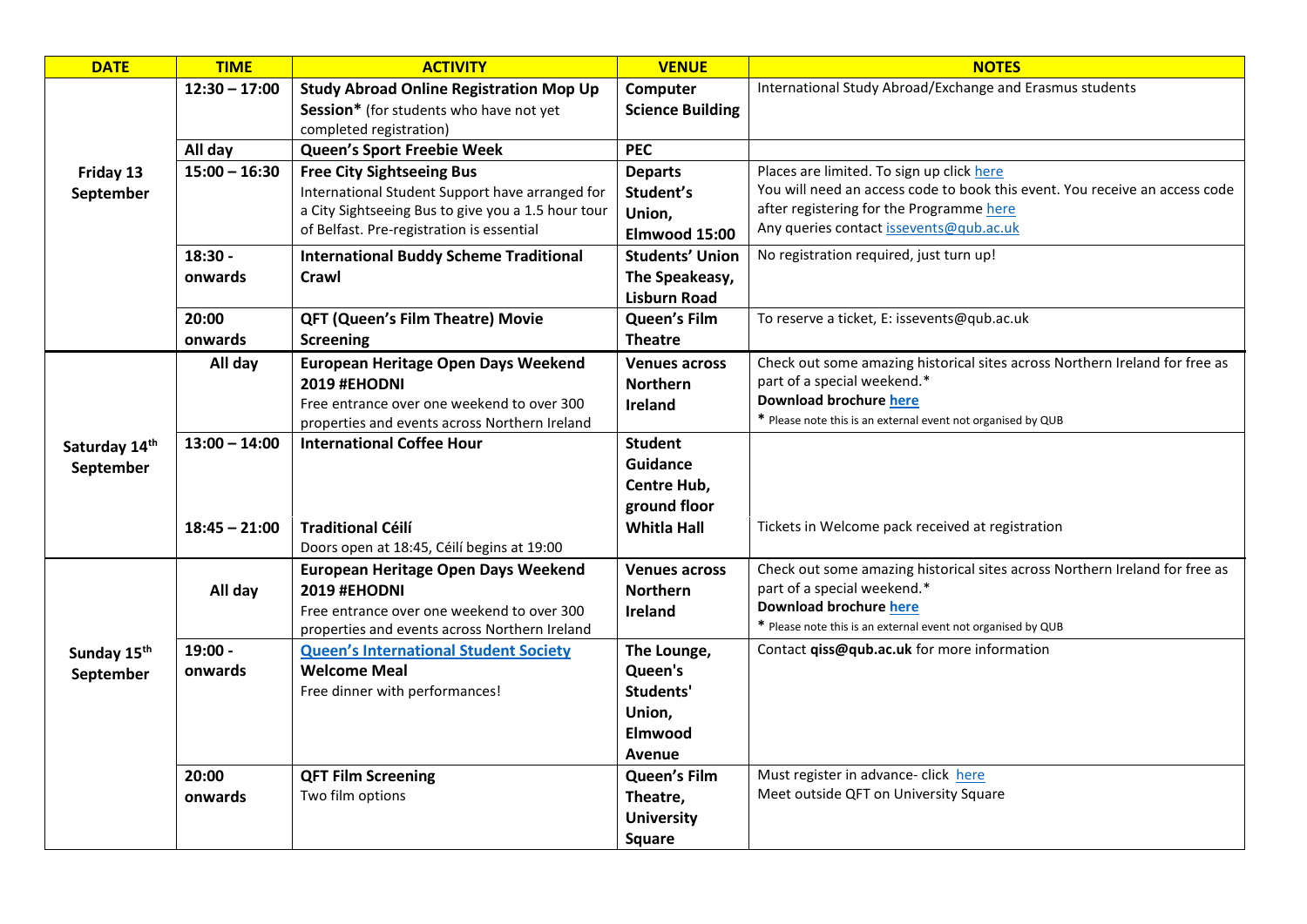| <b>DATE</b>               | <b>TIME</b>     | <b>ACTIVITY</b>                                                                                                                                                                                   | <b>VENUE</b>                                                    | <b>NOTES</b>                                                                                                                                                                                      |
|---------------------------|-----------------|---------------------------------------------------------------------------------------------------------------------------------------------------------------------------------------------------|-----------------------------------------------------------------|---------------------------------------------------------------------------------------------------------------------------------------------------------------------------------------------------|
|                           |                 |                                                                                                                                                                                                   | <b>AHSS / SCHOOL WELCOME WEEK</b>                               |                                                                                                                                                                                                   |
|                           | $11:30 - 12:45$ | <b>School Library and QCAT training</b>                                                                                                                                                           | <b>McClay Library</b><br><b>Training Room</b><br>$\overline{2}$ | HAPP will provide a bespoke library tour and introduction to QCAT to build<br>on the introduction provided in International Welcome Week with an<br>opportunity for students to ask questions.    |
|                           | $11:00 - 16:00$ | <b>Consent Camp</b>                                                                                                                                                                               | Lawn of the<br>Lanyon Building                                  | Organised by the Student Wellbeing Team. Inflatables and activities                                                                                                                               |
|                           | $12:00 - 14:00$ | <b>AHSS Study Abroad Drop in queries</b><br>with Claire McLoughlin, AHSS Global Mobility<br>Officer. Drop in to the AHSS Abroad Drop In Hub<br>Pop Up for signposting and support.                | 12 University<br>Square/0G/002                                  | Open to all Study Abroad, Exchange and Erasmus students<br>Drop in if you have questions about modules, campus life, leisure or where<br>the venue is for your classes or other events on campus! |
| Monday 16th<br>September  | $12:45 - 14:45$ | Welcome and Introduction to the School of<br>History, Anthropology, Philosophy and<br><b>Politics (HAPP)</b><br>Head of School - Professor<br>$12.45 - 13.00$                                     | <b>Physics Building</b>                                         | Part of the HAPP Level 1 School induction, welcoming you to the School.                                                                                                                           |
|                           |                 | Alister Miskimmon<br>$13:00 - 13:30$<br>Director of Education - Dr Jon<br>Lanman<br>Introduction to Peer<br>$13:15 - 13:30$<br>Mentorship - Dr Keira Williams                                     | Larmour<br><b>Theatre</b>                                       |                                                                                                                                                                                                   |
|                           |                 | and Lead Peer Mentors<br>13:30-14:00<br>Students' Union Introduction<br>14:45-15:00<br>Personal Tutor System - An<br>explanation of how the<br>Personal Tutor System works -<br>Dr Kiera Williams |                                                                 |                                                                                                                                                                                                   |
|                           | $15:00 - 16:00$ | <b>Global Bachelor's Programme</b><br>Dr Olwen Purdue                                                                                                                                             | PFC 03/012                                                      | Introduction to HAP2001 with Dr Olwen Purdue, Director of<br>Internationalisation in the School of HAPP                                                                                           |
|                           | $17:30 - 19:00$ | <b>AHSS Study Abroad Welcome Event</b><br>registration from 17:30. Buffet food and<br>refreshments provided along with quiz!                                                                      | <b>The Great Hall</b>                                           | Prof David Phinnemore., Dean of Education in the Faculty of Arts,<br>Humanities and Social Sciences hosts the AHSS quiz!<br>** Registration essential- register here**                            |
| Tuesday 17th<br>September | $10.00 - 12.00$ | Student Wellbeing drop in session<br>Free tea / coffee and snacks                                                                                                                                 | <b>Student</b><br><b>Guidance</b><br><b>Centre Hub</b>          | Free tea/coffee and snacks.<br>Need support? You can contact the Student Wellbeing Team by clicking<br>here                                                                                       |
|                           | $10.30 - 11.00$ | Introduction to Computing with the School<br>of HAPP                                                                                                                                              | <b>PFC OG.024</b>                                               |                                                                                                                                                                                                   |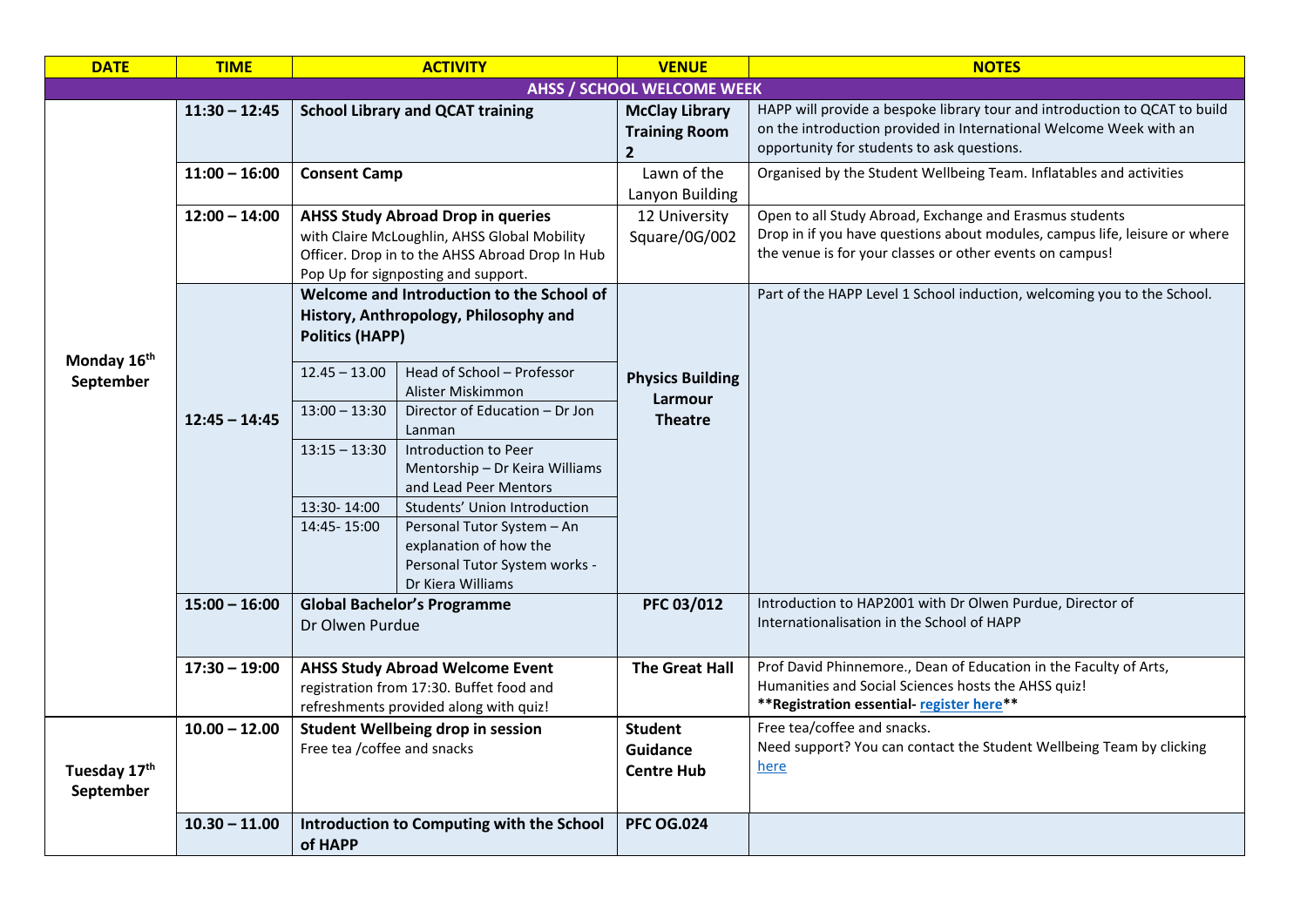| <b>DATE</b>                 | <b>TIME</b>          | <b>ACTIVITY</b>                                                                                                                                                                     | <b>VENUE</b>                                             | <b>NOTES</b>                                                                                                                                                                                           |
|-----------------------------|----------------------|-------------------------------------------------------------------------------------------------------------------------------------------------------------------------------------|----------------------------------------------------------|--------------------------------------------------------------------------------------------------------------------------------------------------------------------------------------------------------|
| Tuesday 17th<br>September   | $11:30 - 13:00$      | <b>FIELD TRIP: Visit to Ulster Museum</b><br>Visit to a new photographic exhibition to mark<br>the 50 <sup>th</sup> anniversary of the peace lines with a<br>talk by Frankie Quinn  | Meet in the<br>lobby of the<br><b>Ulster Museum</b>      | Bespoke trip for George Washington students only                                                                                                                                                       |
|                             | $14:00 - 16:00$      | FIELD TRIP: Belfast's Troubled History<br>historical walking tour                                                                                                                   | <b>Meeting point</b><br><b>TBC</b>                       | Bespoke trip for George Washington students only                                                                                                                                                       |
|                             | 16:00<br>onwards     | <b>Trip to IKEA</b><br>Kit out your new bedroom with a trip to Swedish<br>superstore Ikea!                                                                                          | <b>Departs QUB</b><br><b>Accommodation</b><br>at 16:00   | This trip is organised by QUB Accommodation.<br>Contact accommodationevents@qub.ac.uk                                                                                                                  |
|                             | $10:30 - 14:00$      | Field trip: Hillsborough Castle<br>Tour is at 11:00, followed by a talk by<br>Christopher Warleigh-Lack, Senior Curator                                                             | <b>Bus departs</b><br>from front of<br>Lanyon at 10:30   | Bespoke trip for George Washington students only                                                                                                                                                       |
| Wednesday 18th<br>September | $10.00 - 12.00$      | <b>Student Wellbeing Drop in session</b><br>Free tea / coffee and snacks                                                                                                            | <b>Student</b><br>Guidance<br><b>Centre Hub</b>          | Free tea/coffee and snacks.<br>Need support? You can contact the Student Wellbeing Team by clicking<br>here                                                                                            |
|                             | $12:00 - 14:00$      | <b>AHSS Study Abroad Drop in queries</b><br>with Claire McLoughlin, AHSS Global Mobility<br>Officer<br>Drop in to the AHSS Abroad Drop In Hub Pop Up<br>for signposting and support | 12 University<br>Square/0G/002                           | Open to all AHSS Study Abroad, Exchange and Erasmus students<br>Drop in if you have questions about modules, campus life, leisure or where<br>the venue is for your classes or other events on campus! |
|                             | $16:00 -$<br>onwards | School of History, Anthropology,<br>Philosophy and Politics Student and Staff<br>Reception                                                                                          | <b>Ground Floor,</b><br><b>Main Site</b><br><b>Tower</b> | Meet and Greet with light refreshments                                                                                                                                                                 |
| Thursday 19th<br>September  | $10.00 - 12.00$      | <b>Student Wellbeing drop in session</b><br>Free tea / coffee and snacks                                                                                                            | <b>Student</b><br>Guidance<br><b>Centre Hub</b>          | Free tea/coffee and snacks.<br>Need support? You can contact the Student Wellbeing Team by clicking<br>here                                                                                            |
|                             | 10:30 -11:30         | How to Study- Writing Skills Session with<br><b>Dr Laura McGinnis</b>                                                                                                               | PFC.0G.024                                               | Open to all study abroad and Erasmus HAPP students                                                                                                                                                     |